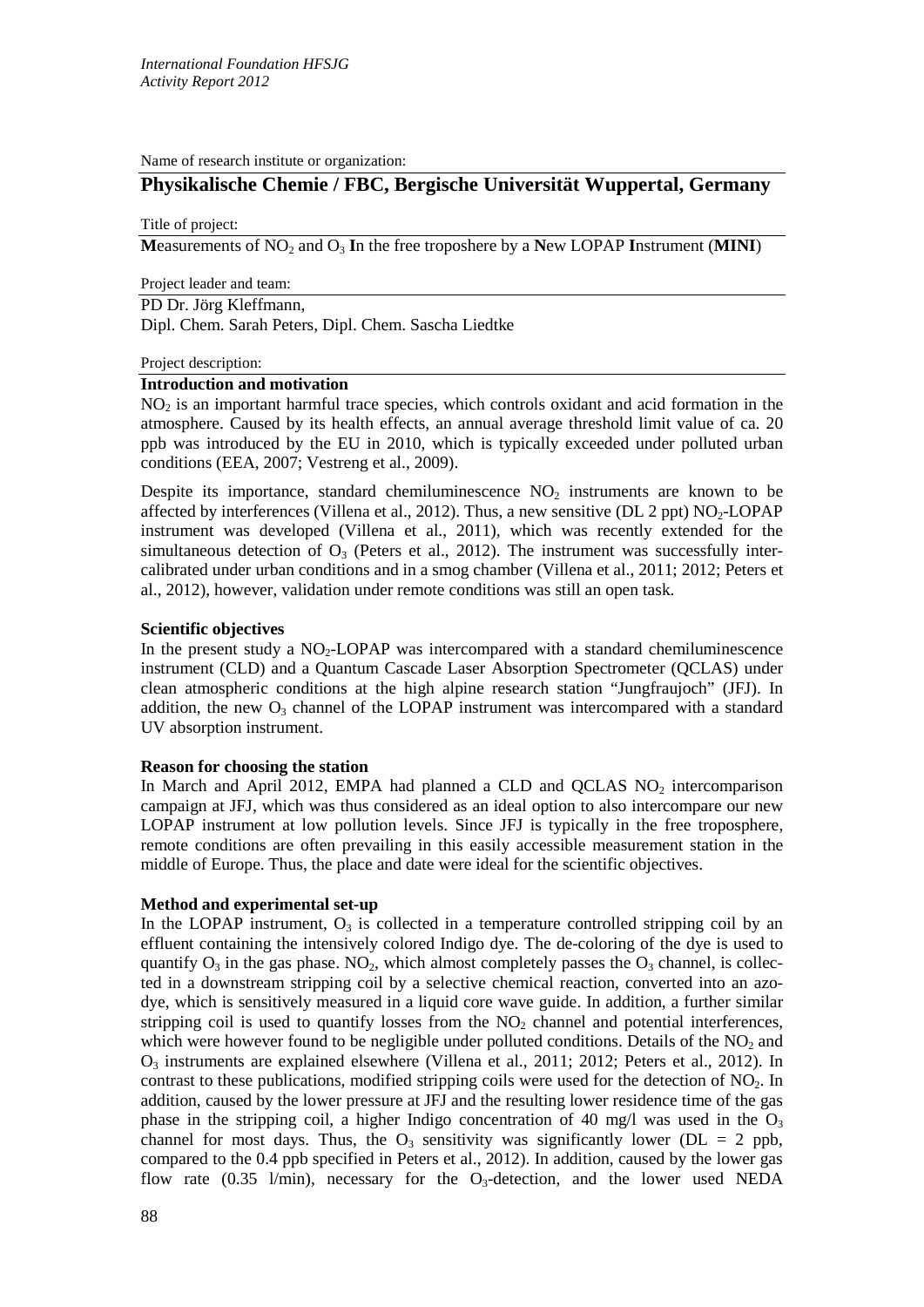concentration of the  $NO<sub>2</sub>$  effluent (0.3 g/l) compared to the study of Villena et al. (2011), the sensitivity and sampling efficiency for  $NO<sub>2</sub>$  were also reduced. For compensation of the reduced  $NO<sub>2</sub>$  sensitivity a longer optical path length of 5 m was used. However, an additional problem with the signal stability of the instrument was observed, which was caused by the proximity to the air conditioning of the laboratory (ca.  $\pm 6$  °C in the instrument), leading to higher periodic noise of the data. Thus, a detection limit and sampling efficiency for  $NO<sub>2</sub>$  of only 10 ppt and 91 % were obtained, whereas the short term detection limit without this periodic noise was 1-2 ppt, similar to our former results (Villena et al., 2011). For the last 2 days of the campaign, when it became evident that the  $NO<sub>2</sub>$  interference channel was not necessary at JFJ, in agreement with urban and smog chamber conditions (Villena et al., 2011, 2012), the third coil of the instrument was used to detect also NO. A commercial NO to  $NO<sub>2</sub>$ converter from a Luminol  $NO<sub>x</sub>$  instrument was used upstream the last coil. However caused by an unidentified gas leak, the measurement data of the instrument could not be used for that time period.

The instrument was installed at the Sphinx station at JFJ (3590 m) near to the other  $NO<sub>2</sub>$ instruments (CLD, QCLAS) and intercompared for 9 days of which only 7 could be used (see above). In contrast to the normal operation of the instrument, for which the external sampling unit is directly placed in the atmosphere of interest, gas samples were collected from the top of the Sphinx station by a 10 m long PFA sampling line (4 mm i.d.) similar to the other instruments. The total sampling flow rate was increased to ca. 2 l/min by the by-pass line.

# **Preliminary results and conclusions**

## **a) General observations**

During the campaign  $O_3$  and  $NO_2$  mixing ratios in the range 40-70 ppbv and 0.02-1.8 ppbv were measured by the LOPAP instrument, respectively (see Fig. 1), while average  $O_3$  and NO2 values of 59 and 0.27 ppbv were determined. Ozone mixing ratios were relatively constant, except one pollution episode on the  $5.4.2012$  when  $O<sub>3</sub>$  concentrations dropped sharply, while those of  $NO<sub>2</sub>$  increased (see Fig. 1), which can be explained by partial titration of  $O_3$  by NO. In contrast, NO<sub>2</sub> showed stronger variability with typical higher concentrations during night-time.

A very important conclusion for the  $NO<sub>2</sub>$  detection was the absence of any significant signals in the interference channel of the instrument, except of the loss of  $NO<sub>2</sub>$  from the first channel caused by incomplete sampling. This result is in excellent agreement with urban and smog chamber measurements (Villena et al., 2011, 2012) and demonstrates that interferences in the wet chemical  $NO<sub>2</sub>$  detection used in the LOPAP instrument can be neglected for all atmospheric conditions, further simplifying this technique.



*Fig. 1:*  $O_3$ - *and NO<sub>2</sub>-LOPAP data during the intercomparison campaign at Jungfraujoch.*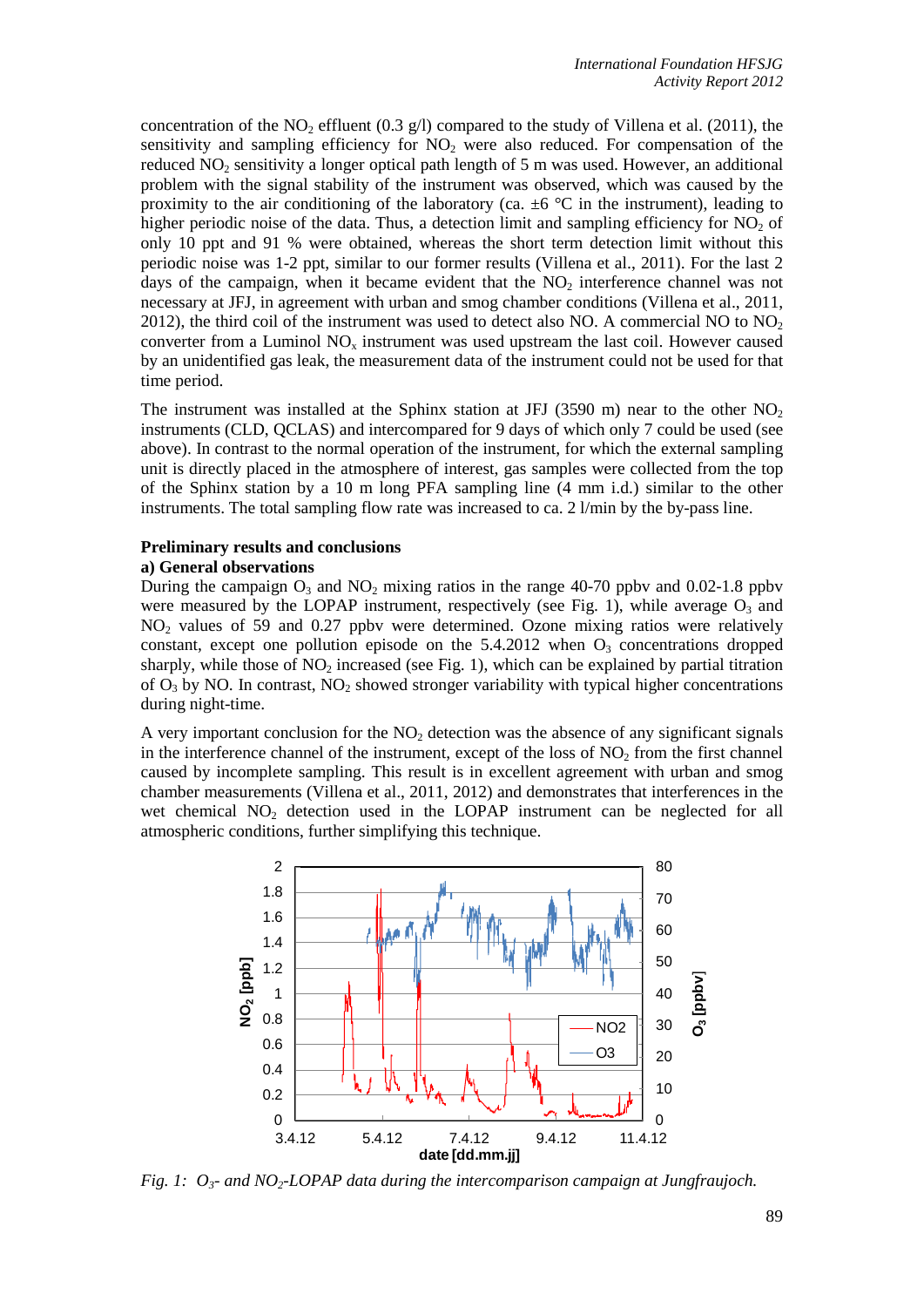## **b) O3 intercomparison**

For  $O_3$  excellent agreement between the LOPAP and the data measured by a standard UV absorption instrument was obtained (see Fig. 2 and Fig. 3). From the correlation of both instruments only an average difference of 2 % was determined (see Fig. 3). In addition, also a very similar variability was obtained. Both results are in agreement with intercomparison campaigns of a  $O_3$ -LOPAP instrument under urban and smog chamber conditions (Peters et al., 2012). Thus, it is concluded that potential interferences are of minor importance for the LOPAP  $O_3$  data also under remote conditions.



*Fig. 2: Intercomparison of the 1 h averaged*  $O<sub>3</sub>$  *data from the LOPAP and a standard UVabsorption instrument (NABEL) at Jungfraujoch.*



*Fig. 3: Correlation of all 1 h averaged O3 data from the LOPAP and a standard UV- absorption instrument (NABEL) at Jungfraujoch.*

## **b) NO2 intercomparison**

A high correlation ( $R^2 = 0.98$ ) of the NO<sub>2</sub> data by the LOPAP and the standard chemiluminescence instruments was obtained (Fig. 4 and Fig. 5). In addition, in a correlation plot of both data only a negligible intercept, lower than the precision errors, was observed, indicating a high performance of the LOPAP instrument also at very low  $NO<sub>2</sub>$  levels. However, systematically lower mixing ratios (ca. 35 %) were measured by the LOPAP instrument (see Fig 4 and Fig. 5). These observations indicate some calibration problems of one instrument. In addition, whereas concentrations  $(\mu g/m^3)$  were specified in the NABEL data base, mixing ratios are determined by the LOPAP instrument. Thus, there may be also still some unit conversion errors (definition of the used total pressure). Since more information to the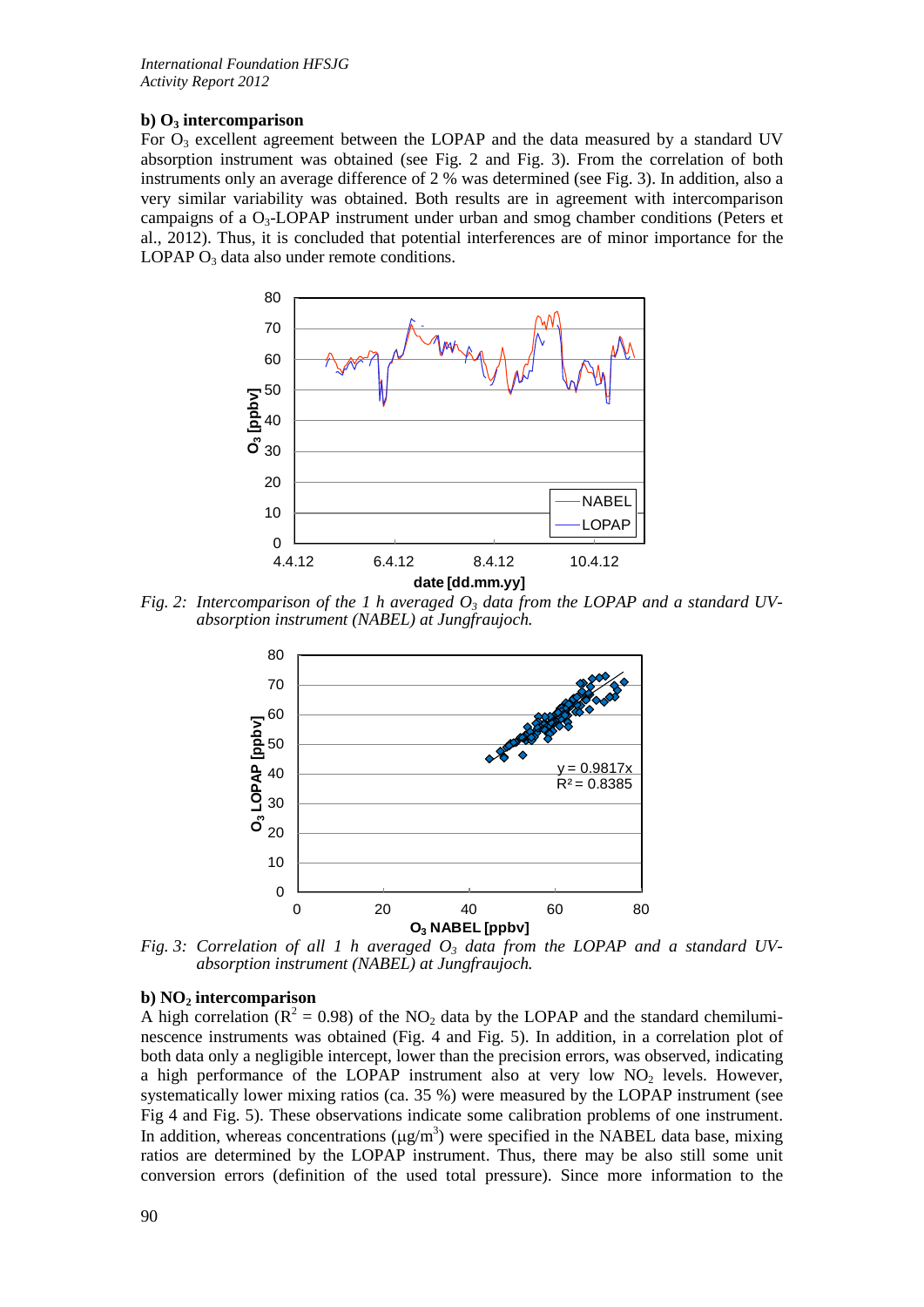NABEL data will be available only soon and since the QCLAS data was also yet not available, reasons for the discrepancy are still unclear.



*Fig. 4: Intercomparison of the 1 h averaged NO2 data from the LOPAP and a standard chemiluminescence instrument (NABEL) at Jungfraujoch.*

The excellent correlation of the  $NO<sub>2</sub>$  data indicates that interference problems of the LOPAP instrument are of minor importance for the conditions on the Jungfraujoch, in good agreement to intercomparison campaigns under urban and smog chamber conditions (Villena et al., 2012). In contrast, for potential interference problems of the LOPAP instrument, variable differences between both instruments would be expected. 



*Fig. 5: Correlation of the 1 h averaged NO2 data from the LOPAP and a standard chemiluminescence instrument (NABEL) at Jungfraujoch.*

#### **Conclusions and outlook**

In the present study, a new  $O_3$ -NO<sub>2</sub>-LOPAP was intercompared at the High Alpine Research Station Jungfraujoch to standard instruments and a Quantum Cascade Laser Absorption Spectrometer (QCLAS) from EMPA. For  $O_3$  excellent absolute agreement was observed between the LOPAP and the UV absorption instrument, which routinely measures at JFJ. The good agreement demonstrates that interferences in the  $O<sub>3</sub>$  channel of the instrument can be neglected also for low pollution levels, in agreement with urban and smog chamber results. For the  $NO<sub>2</sub>$  channel of the instrument significantly lower concentrations compared to the standard chemiluminescence instrument were observed. Caused by the excellent correlation